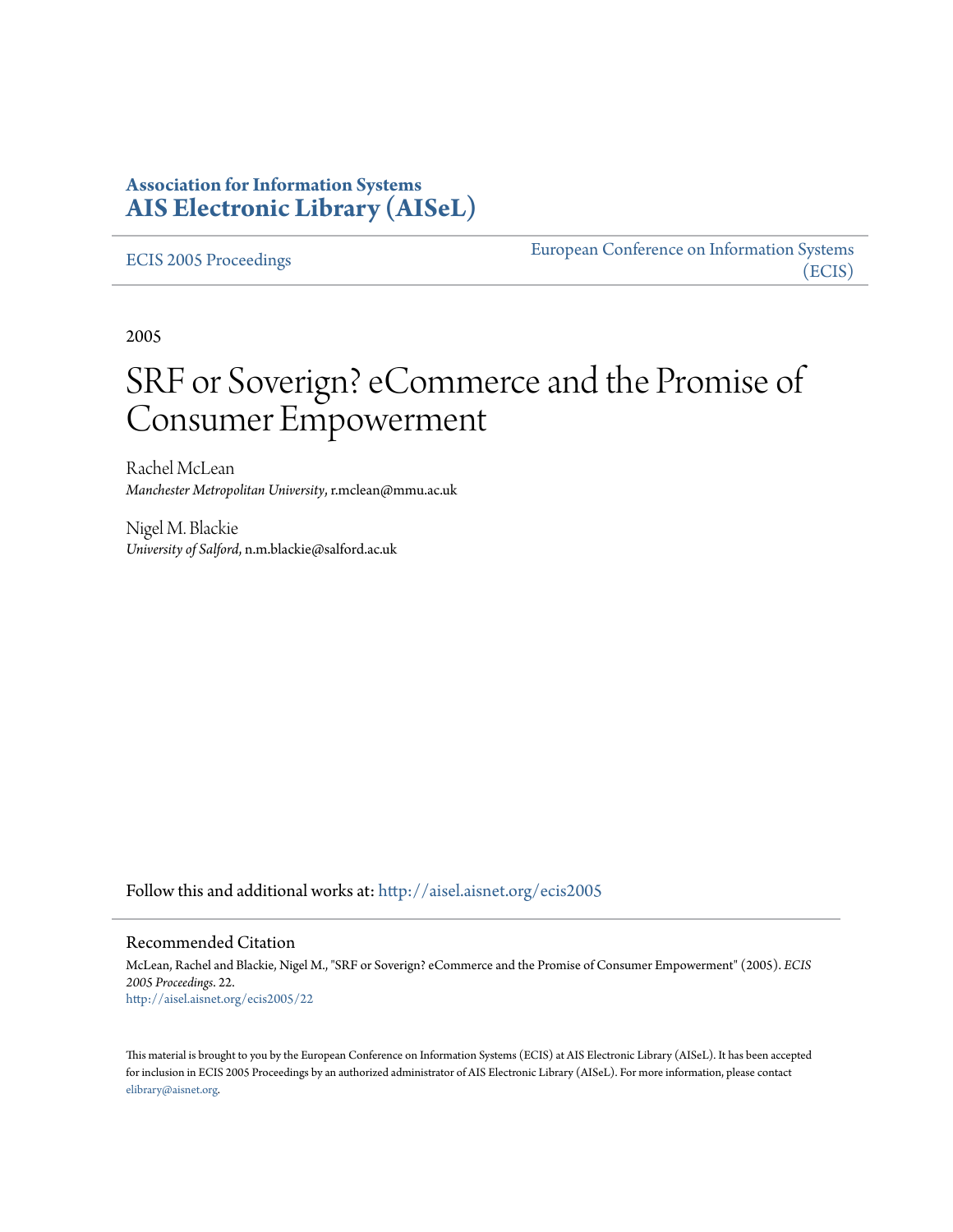# SERF OR SOVEREIGN? E-COMMERCE AND THE PROMISE OF CONSUMER EMPOWERMENT

McLean, Rachel., Manchester Metropolitan University Business School, Aytoun Campus, Manchester. M3 3DG. UK. r.mclean@mmu.ac.uk

Blackie, Nigel M., University of Salford, Centre For Networking & Telecommunications Research, Salford, M UK, n.m.blackie@salford.ac.uk

#### Abstract

*This paper will attempt to deconstruct the belief that eCommerce in its current format is empowering customers. It focuses on five of the most prevalent myths surrounding eCommerce (namely that it: will revolutionise retailing, offers greater choice and convenience, offers greater access to information, enables better C2B and C2C communication, and brings about personalisation of services to consumers). The paper demonstrates that these assumptions derive from the technologically determinist school of Information Systems (IS) thinking (grounded in the myth that technology* per se *brings huge benefits, including wealth and empowerment), and thus merits more sophisticated consideration of the technology, providers and users. A critical epistemology is adopted, and through a series of semi-structured interviews with consumers and consideration of the wider empirical evidence the myths are deconstructed. The paper proposes that there is incongruence in online retail provision and the needs or requirements of customers. It argues that a greater sense of "audience" is required by retailers who adopt eCommerce. The conclusion raises the question 'how far can commercial enterprises afford to empower consumers?' Buyer power continues to be regarded as a threat to competitive advantage and as such needs to be managed effectively. This paper offers a contribution to e-commerce literature by demonstrating that the assumption that the consumer is empowered through internet retail is not grounded in reality. It provides a practical contribution to businesses by heightening awareness of the extent to which current internet-based retail fails to fulfill consumer needs.* 

*Keywords: eCommerce, Consumer empowerment, Social implications of eCommerce, Critical Theory, Mythology.*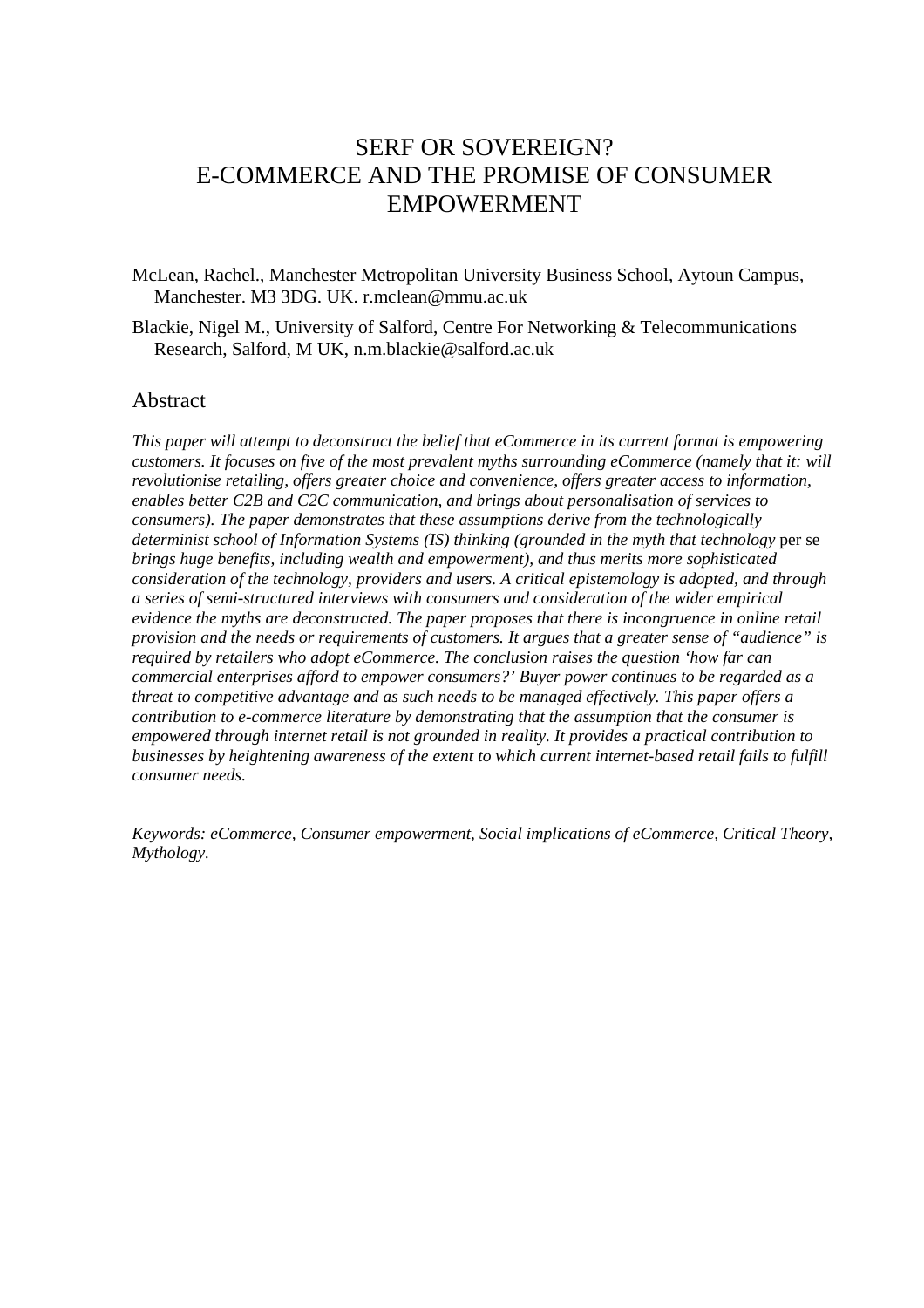### **1 INTRODUCTION**

This paper will attempt to deconstruct five of the most prevalent myths surrounding eCommerce and the benefits it is claimed to bring. It will show the incongruence between the myths of eCommerce and the experiences of customers, and argue that a greater sense of "audience" is required by retailers who adopt eCommerce. The deconstruction of myths is a relatively well established technique in both information systems and marketing research (Hirschheim R. and Newman, 1991), (Grover and Ramanlal, 1999), (Howcroft, 2001). According to Bolman and Deal "myths serve a number of functions, including the provision of explanations and the maintenance of solidarity and cohesion" (Bolman and Deal, 1984). They promote a consensus view and often perpetuate a shared misconception of the phenomena they describe. For example, Howcroft uses mythology to "provide some explanation as to why so many investors were lured into participating in the dot.com share bubble" (Howcroft, 2001). Through a series of seven myths she questions why so many investors were drawn into financially supporting so many internet start-up companies with no attempt to evaluate these companies "in terms of traditional market criteria and conditions based on rational assessment" (Howcroft, 2001).

"Mania" such as was seen in the dot.com gold rush is not a new phenomenon. In 1841, Mackay wrote that "We find whole communities suddenly fix their minds upon one object, and go mad in its pursuit" (Mackay, 1995). It could be argued that the phenomena of popular delusion has gained increased momentum through the technologically determinist myth that technology *per se* brings huge benefits, including wealth and empowerment. This paper will explore the use of myths to establish and perpetuate the justifications for the claim that eCommerce is empowering customers. The paper will critique the assumption that the Internet brings about consumer empowerment through the deconstruction of five myths which are strands of this over arching belief.

Much of the focus for the assertions that the Internet *will* bring about consumer empowerment has been on the *potential* of the Internet, and the *opportunities* for communication and access to information. The needs, attitudes and experiences of the consumer, whom the advocates of consumer empowerment through the Internet claim it serves, have generally been neglected, if not ignored. The commonly held belief is that if information is power then through product, company and market information available over the Internet, consumers *must* be empowered (Pitt et al. 2002; Office of Fair Trading, 2003). Experiences recounted to the researcher in the preliminary stages of this research appeared to challenge that assumption. This challenge to what was increasingly becoming the *status quo* influenced the design of the research.

## **2 METHODOLOGY**

In the initial stages of this research, and as a response to the predominant view that the Internet was bringing many benefits and empowering customers, an interpretivist approach was selected. It is established that critical research often starts out from an Interpretivist stance (Walsham, 2001; McGrath, 2004). The researcher aimed to hold up the mirror of interpretivism and show how eCommerce was being adopted by consumers. She aimed to understand the *status quo* or accepted "state of affairs" (Collins, 1983); how business-to-customer and customer-to-customer communication had improved so that knowledge was shared, businesses benefited and the customer was empowered. However, the challenge to this generally accepted situation appeared to be gaining volume. Friends and colleagues recounted stories of dissatisfaction with eCommerce services. Newspapers carried more and more articles on Internet fraud or lack of security. The *status quo* was that the use of the Internet in commercial activity is beneficial and empowering, yet the "broader empirical evidence" (Alvesson and Skoldberg, 2000) such as friends' and colleagues' narratives and newspaper articles recounting Internet fraud or simply dissatisfaction with online shopping increasingly appeared to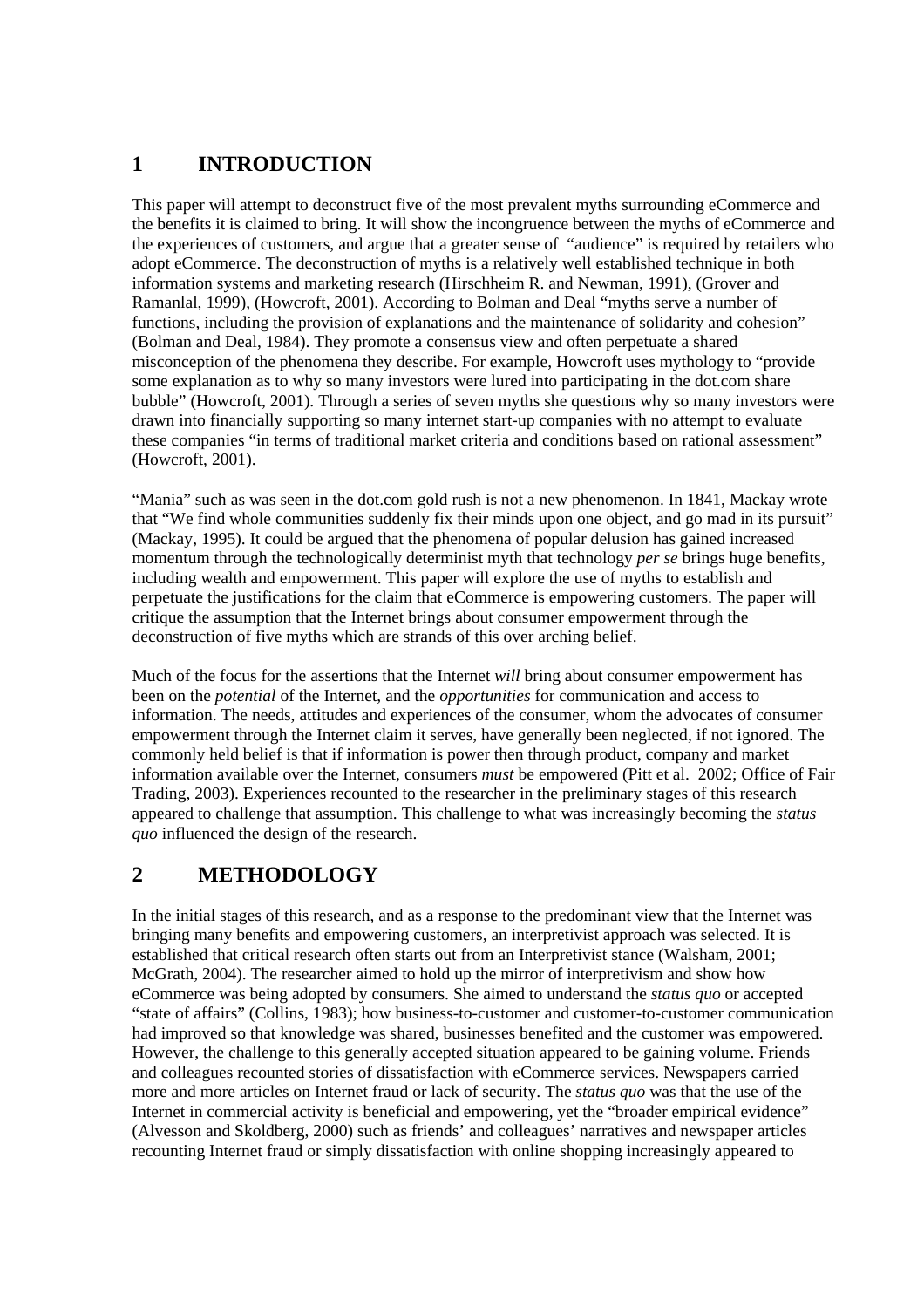challenge this belief, suggesting a "dissensus approach" within this research. On reflection the researcher decided that the most effective lens or "magnifying glass" to investigate this phenomenon would be that of critical social theory (CST). As Howcroft states: "Proclamations to the effect that we are entering into a new age should be examined critically rather than simply accepted without question" (Howcroft, 2001). Adopting a critical approach can be problematic for researchers, not least because there are relatively few critical empirical studies which new researchers can draw upon for guidance. The methods adopted in this study are outlined below.

In explorative research, it is important to survey relevant groups with "high experience levels of the phenomena under study" (Pettigrew, 1990). This research focuses on the individual experiences of those who have used the internet in commercially related activity. Interpretive researchers employ theoretical or purposive sampling to ensure participants have a high level of experience of the phenomena to be researched. Direct postings of questionnaires within two Universities in the North-West of England were initially used to contact consumers. Snowball sampling (Robson, 1993) or the encounter strategy based on principles of snowballing (Arber, 1993), (asking respondents to suggest other possible participants) was then adopted to build up the number of participants. Semi-structured interviews were carried out with twenty-two participants, each one lasting between thirty and sixty minutes. Interviews were recorded with the permission of the participant, and verbatim transcripts were produced from the recordings. In analysis, the researcher made use of transcripts, recordings and field notes. Initial analysis made use of pattern coding and theme analysis (Miles and Huberman, 1994). This method of analysis is an iterative process involving data collection and analysis simultaneously, complimenting the reflexive approach adopted in critical research. Opportunities for reflection (a key part of critical research) are almost 'built in' as the data generation and data analysis phases overlap and interweave.

### **3 MYTHS OF ECOMMERCE**

Through a literature review of both academic sources and "wider empirical evidence" which is central to critical social theory (CST) research, and through theme analysis of early interviews, incongruence between the *status quo* and actual experiences of eCommerce became apparent. Through thematic analysis five myths were identified:

- eCommerce will revolutionise retailing.
- eCommerce offers greater choice and convenience
- eCommerce offers greater access to information
- eCommerce enables better communication (C2B and C2C).
- eCommerce brings about personalisation of services to customers.

The myths were then deconstructed drawing again upon wider empirical evidence and upon the experiences of the participants of the research. The following sections will show how each myth can be deconstructed.

#### **3.1 eCommerce will revolutionise retailing**

Initially, it was widely believed that the Internet would revolutionise retailing. De Kare-Silver writes of "the electronic revolution in retail", an "inexorable force that will drive electronic commerce forward and reach out to make it so pervasive and accessible that it can't fail to impact shopping habits", and ultimately "In 30 to 40 years time (around 2030) there may be no shops at all" (Maurice Saatchi quoted by De Kare-Silver (De Kare-Silver, 2000). Kare-Silver goes on to give three scenarios which he states "are no longer stories from science fiction". These scenarios and others, such as the intelligent fridge that directly orders replenishments, frequently recounted in the popular media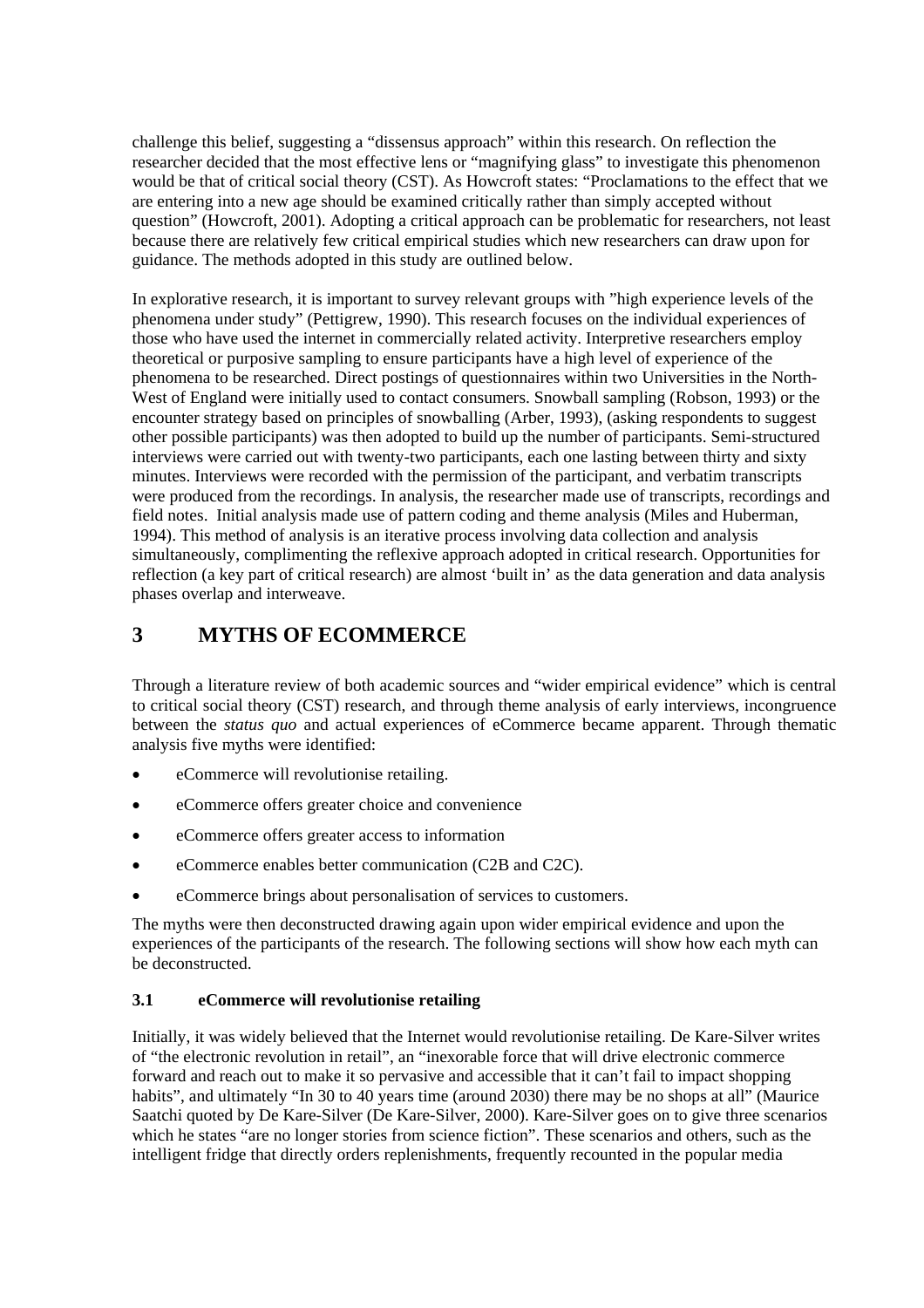perpetuate the "hyperbole surrounding the Internet" (Walsham, 2001) and fail to address the distance between the promise and the practice or actual experience. Further, as Howcroft argues:

 "..they are underpinned by an inherent determinism. This determinism is based upon the premise that technology drives societal change and also that the population is ready to embrace a technological platform that provides a new channel for commercial delivery." (Howcroft, 2001)

User take up of new technology is generally more evolutionary, in the constructivist tradition (Bijker, 1999). A new phenomena or trend such as eCommerce does not revolutionise current behaviour as if causing a sudden break with the past tradition (Bell 1973; Webster 2000 see (Howcroft, 2001), but evolves out of, and builds upon current practices. The apparant success of eCommerce ventures such as ebay.com which is customer driven, evolving from the auction business model is an example of this.

The deconstruction of the myth that the Internet will revolutionise retail involves consideration of the determinist / constructivist dichotomy and an acknowledgement that the impact of eCommerce will be incremental and evolutionary, building on traditional commerce and retailing practices, rather than revolutionary. For example, many people currently use the Internet purely for personal communication, and many retail companies (including large high street stores) use the Internet for "brochureware" alone, adopting the WWW as an extra advertising channel rather than to radically change the way they do business. Most notably, sectors that show most evidence of being "revolutionised" such as the music industry have encountered numerous obstacles such as legislative issues, and consumer resistance to new formats which suggests that new technology *cannot* revolutionise as if in a cultural vacuum, but needs to evolve and build on traditional practices.

Participants in this research commented that they frequently use the internet to gather information on products, but ultimately go to the physical shop to make the purchase, suggesting assimilation of this new channel rather than a revolutionary effect. For example, two interview participants noted that:

"We used it just to gather information really relating to the product" (Interview 3, female 27) And:

"I bought a little MP3 player at Christmas, I checked that it was out on line and looked at reviews and whatever, but I wanted to actually see what it looked like. Even though you get 3D diagrams you don't really get an idea of what the particular product is like. I ended up buying it not from on-line at all." (Interview 2, male, 38)

#### **3.2 eCommerce offers greater choice and convenience**

The myth that through the Internet customers are offered more choice has a number of strands. Firstly, it is claimed that the Internet enables us to do business with any company wherever they are in the world. Through this "global economy" we are offered a greater range of products and a greater range of companies to select from. Secondly, there is the pervasive view that the Internet offers us convenience in the form of 24/7 shopping (shopping, twenty four hours and seven days a week), with no need to leave home.

In terms of the construct of the "global economy", facilitated by technology, and implying a sense of the "compression of time and space" and "of the world as a whole" (Walsham, 2001) a myth is formed that a "level playing field" is created. All the companies of the world no matter what size, no matter what location are proported to be competing on equal terms. As Howcroft notes, this suggests that eCommerce "enables small firms to compete on the same terms as the larger players….yet it must be remembered that the scalability and flexibility of the Internet yields similar advantages for both large firms and small niche players." (Howcroft, 2001), and therefore small firms remain at a disadvantage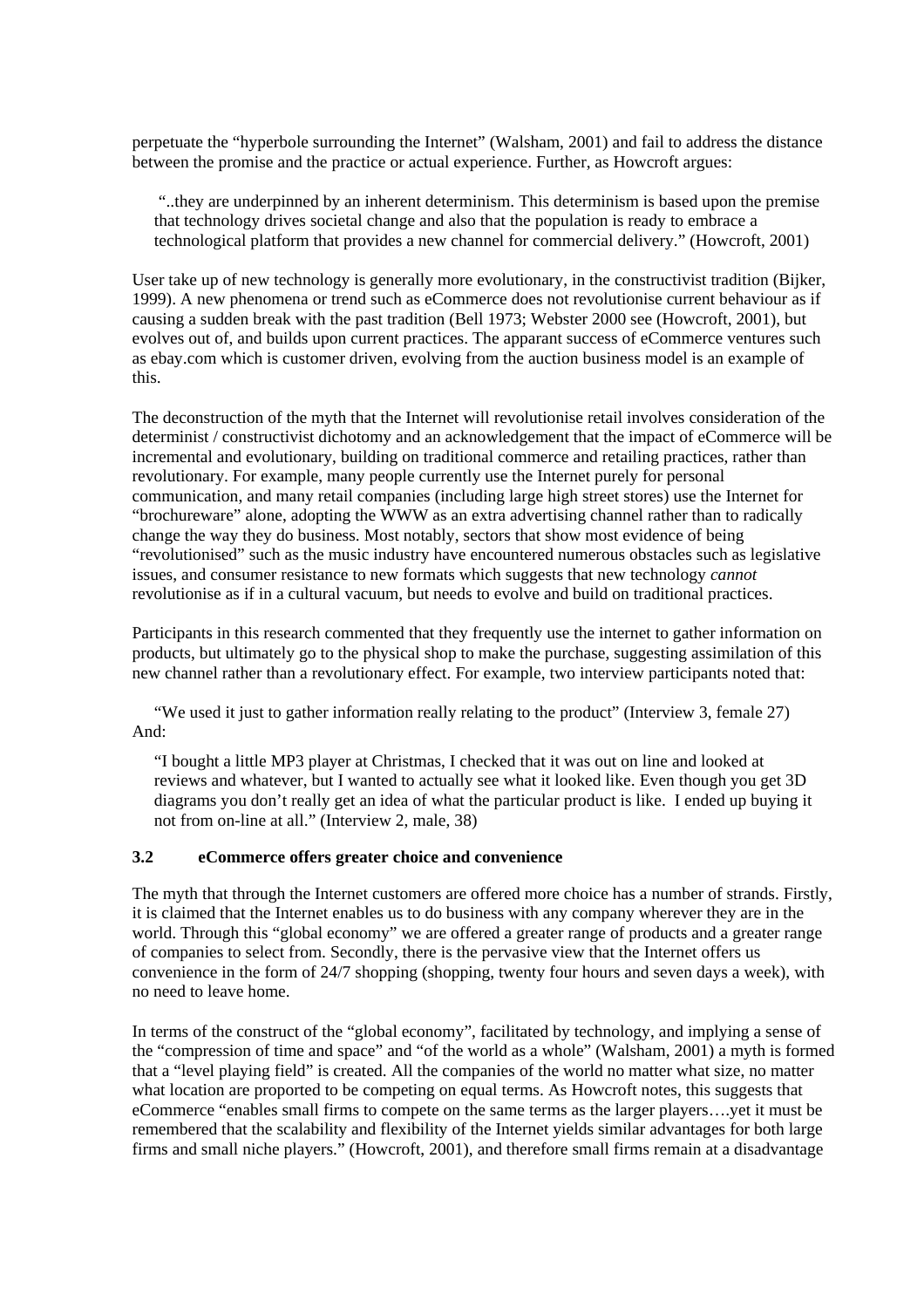in terms of market share. The implication of this for customers is that larger firms have more resources to invest in establishing and running a web presence and infrastructure, effectively squeezing out, or buying up the smaller firms and continuing to dominate the market.

With this in mind, it is worth considering the importance of "brand" in the electronic marketplace. Within the context of the myth of increased choice for consumers an important contradiction can be identified. Whilst we are told that it is now as easy for us to do business with the small business on the other side of the country, if not the world, we are also advised that we should stay with "well known and trusted brands". The UK Department of Trade and Industry, (1999) state that "Consumers can improve their security by shopping with reputable merchants whose products and policies they trust".

A plethora of academic literature and consultancy reports support this view theorising on brand power, brand and trust, and consumer confidence and brand. (McLean and Blackie, 2002; Brewer, 2000) Deconstruction of the myth of a greater choice of products and companies points to an increasing homogenisation of the commercial Internet, mirroring that of our high streets and shopping centres. It is arguable that a new "superbrand" dominating all channels across a number of sectors and locations has been facilitated by the Internet (McLean and Blackie, 2002) effectively narrowing down, rather than opening up, choice. A number of particiapnts commented that they tend to return to the same sites, or only use "well known and well trusted" companies' websites (Interview 8, male, 24), implying limitation rather than increased choice.

The second strand to the myth of greater consumer choice is that the Internet offers us convenience and a greater choice of when we shop in the form of 24/7 shopping with no need to leave home. The 'reality' of eCommerce falls short of its promise of "convenience". Many of the interview participants recounted experiences of delays in purchases arriving, and the inconvenience of trying to contact the company to make enquiries. One in particular stated that her online shopping experience had been more stressful than actually going to the shops:

"I've done home shopping and that was a bit of a nightmare to say the least.. Half the shopping was missing. Where online it had said things were out of stock were in stock and things that it had said were in stock were out of stock and some of the products were at the sell by date. It was more stressful than going to the shop I think." (Interview 3, female 27)

In addition to ignoring the distance between the promise and the practice this myth is rooted in the assumption that we all actually want twenty-four hour access to shops from home. Exposure to capitalist consumerism is no longer limited in time (to shop opening hours) or space (the high street or shopping centre), but literally follows us into our homes, and arguably wherever we go through the development of mCommerce (commercial activity over a mobile device such as a phone or PDA). Robins and Webster see information and communication technologies as the vehicles through which consumerism is being spread into the homes, and private lives of individuals. (Lyon, 1993). Further, through online retail we are doing the work of the company assistant, almost subsumed into the company as boundaries begin to fade.

Deconstruction of the myth of greater convenience through the choice of when to shop, and the ability to shop from home, calls into question who this convenience actually serves. Whilst it does enable people to shop at any time of day or night from the comfort of their own homes should they wish to do so, it also allows the "capitalistic enterprise" twenty four hours a day seven days a week access to the 'target consumer'. It could be argued that advertising *per se* has this level of access, but traditional television advertisements (excepting TV shopping channels), billboards, paper based junk mail and so on do not actually facilitate an immediate response such as that encouraged by the discourse of advertising emails. Deconstruction of this myth suggests that in practice, choice is actually limited to a small number of well known brands, and that the convenience of 24/7 access arguably serves the companies and more specifically the "capitalist enterprise" more readily than the individual.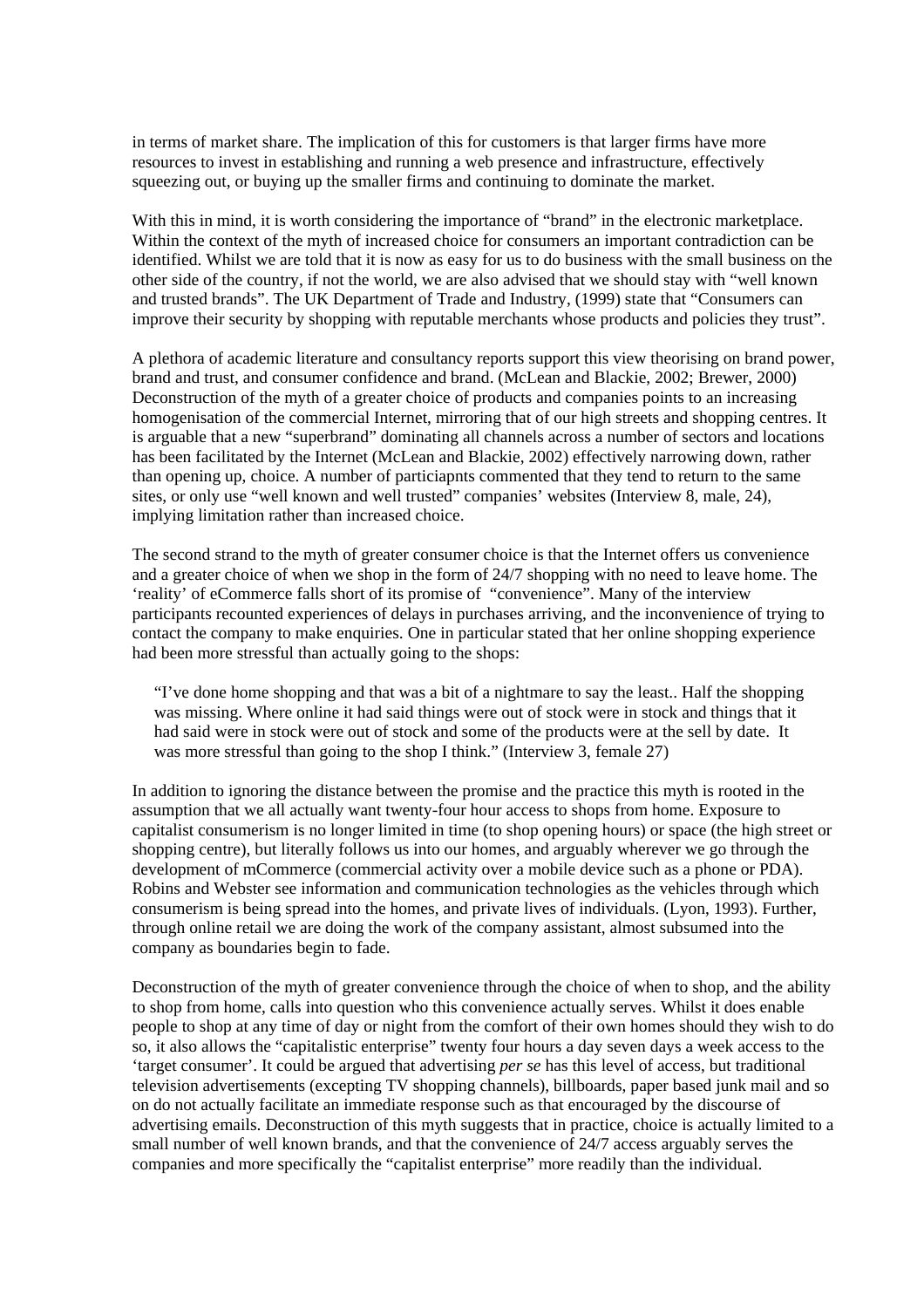#### **3.3 eCommerce Offers Greater Access To Information**

The myth of greater access to information via the Internet is one of the most instrumental in the perpetuation of the myth of consumer empowerment (Pitt et al. 2002), (Economist, 2004). The general belief is that access to such a volume of information on any subject at the click of a mouse *must* be empowering. However, *access* to information alone is not in itself empowering, people must "also be in a position to understand and evaluate the information" (Harrison, 2002)

The information gathering stage of a person's decision to purchase is well established in the traditional models of buyer behaviour (Howard and Sheth, 1969; Blythe, 1997). However these models were generally developed before the 'information explosion'. An incomplete search could result in information incompleteness and asymmetry placing the consumer in a *vulnerable* rather than powerful position. The vast amounts of information available today mean that the ability to structure a search and evaluate information retrieved is an essential skill in the avoidance of information overload and the execution of a productive search. Many interview participant's remarked that they experienced information overload, "there's too much information" (Interview 3, female 27), and "You can spend so much time just trying to find the information that you want" (Interview 6, male 38). A further participant likened the search for information on a website to being lost in a "labyrinth":

"Some websites you get a list of topics and it could be in there, it could be in there, so you click on here and that gets you to somewhere else where it might be there or it might be there. It's a labyrinth and you get fed up with it." (Interview 5, male, 41)

It is not insignificant that the information available on the internet comes from a range of voices or "discourses" (expert, non expert, customer, professional). This access to multiple perspectives is regarded as contributing to the empowerment of customers through information accessability. Some participants in this research referred to the range of perspectives of information or *discourses* available through the internet, commenting on how this confused, baffled or was "too technical". A participant who was planning to buy a camcorder commented that he gathered information from a range of internet sources before making purchasing a purchase:

"It was on company websites, and a lot of reviews were actual consumer reviews, bulletin boards as well, all were consumers. A lot of them were like … using these professionally whether it's for weddings or whatever, so they were very technical... There were some criticisms against the camera that we were buying, but the group of people on the bulletin boards were all professional people who would actually notice that sort of difference." (Interview 2, male, 38)

Information from companies, fellow consumers and professional users was drawn upon here. However, the suggestion that the professional's reviews were "very technical" and that criticisms were of things that only experts "would actually notice" implies a conflict of interests between the expert/non expert culture (Snowden, 1998) or "speech communities" (Saussure, 1965). This suggests that access to information from a range of perspectives or discourses is not necessarily empowering to the customer.

Pitt et al (2002) hold up Edmunds.com (www.edmunds.com) as an example of information available to inform a buyer's decision and ultimately bring empowerment. They argue that the customer can now enter the car showroom in a much more powerful position. However, not all individuals are able to effectively evaluate such information. Harrison (2002) draws the distinction between information as passive "relevant data" and advice which is "information shaped to the needs of the individual". Through the perpetuation of the myth of the informed consumer, customers could actually be experiencing a poorer service. Firstly, the responsibility for actively gathering information has been thrust on to the consumer. Terms such as the "prosumer" (Toffler, 1980) and the "responsible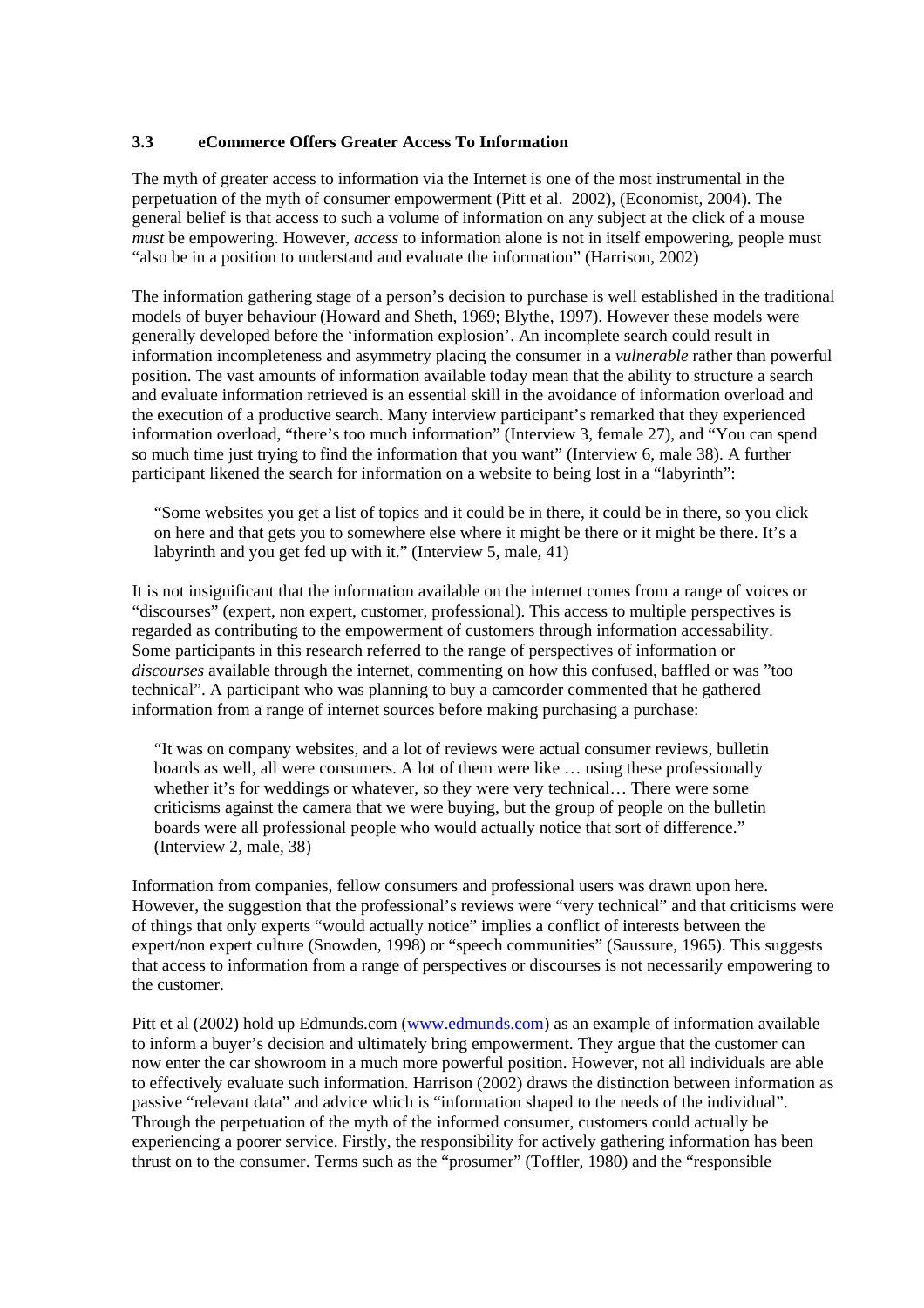consumer" (Gilliatt et al. 2000) have emerged and a UK government white paper explicitly defines the "better consumer". "The better consumers are informed about what the market offers" (Department of Trade and Industry, 1999) constructing the dualism of the good consumer/ bad consumer hierarchy (Derrida quoted in (Macey, 2002), with the implication that an uninformed customer is irresponsible. Again, this construction of the "informed consumer" as the norm is of benefit to companies. Information seeking and retrieval incur costs to the customer in terms of time, connection charges, print outs, subscriptions and so on. These are charges which have been passed to the customer by the company (Bakos, 1991). The "better consumer" is doing the work of the company, cutting costs for them in terms of the need for informed staff, staff time and expensive manuals or brochures. Deconstruction of this myth is not intended to imply that information cannot empower, but that a certain level of skill is required to retrieve and evaluate relevant information. Finally, a challenge to the hierarchy of consumer types suggested in the Government white paper *Modern Markets, Confident Consumers*; perhaps it is the "worse consumer" rather than the "better consumer" who places greater demands upon a company and so assumes the position of power or sovereignty.

#### **3.4 eCommerce Enables Better communication C2B and C2C**

It is as a communication channel that individuals have most readily adopted the Internet into normal routines and practices. Ironically, here the constructivist tradition or evolutionary user approach could actually be fuelling the determinist myth; people use the Internet to communicate, the technology is available for people and companies to communicate electronically therefore eCommerce *must* be enabling better communication between companies and their customers. Further, it is suggested that improved producer - customer communication removes distance between the two parties is empowering to customers (Gilliatt et al. 2000). This claim again ignores the gulf between the promise or expectation and the practice. One interview participant noted that rather than bringing increased customer-to-company communication opportunities eCommerce is a "one way thing" (Interview 11, male, 30) allowing companies to communicate *to* rather than *with* customers. In theory, it is suggested that the Internet could bring about a return to the market places of the past, where producers met customers face-to-face and talked about their produce; "marketplaces were conversations" (Levine et al. 2000). Through these conversations knowledge about products and production was exchanged. McAdam and McCreedy (McAdam and McCreedy, 1999) suggest that such informal communication, on an egalitarian basis, could facilitate knowledge creation and exchange. The determinist view is that the Internet *is* facilitating customer to company communication and knowledge exchange and so empowering customers. The challenge to this is, as Walsham notes, "The communication capabilities of the Internet… (do) not eliminate the need to consider the human processes of communication and knowledge sharing." (Walsham, 2001). Further it does not eliminate the need to consider business processes and practices in relation to communication with customers. In practice, the Internet appears to have opened up another channel for companies to disseminate a corporate line (Levine et al. 2000).Wider empirical evidence and the experiences of the interview participants in this research suggest that companies often reply to emails with a stock message from a corporate script which fails to address the questions posed:

" If I get something personal saying "so and so has received you order blah blah", you know, you can tell when it's not just an automatic reply" (Interview 6, male 38)

or simply do not reply at all. For example, one person commented how email to one company:

"Just sits there for 5 days in an email box and nobody reads it and you're just "Well what the hell's going on"?" (Interview 6, male, 38).

eMail is generally used by companies as a marketing tool to send out promotional marketing messages which individuals experience as 'spam', often quoted as the most annoying aspect of the Internet: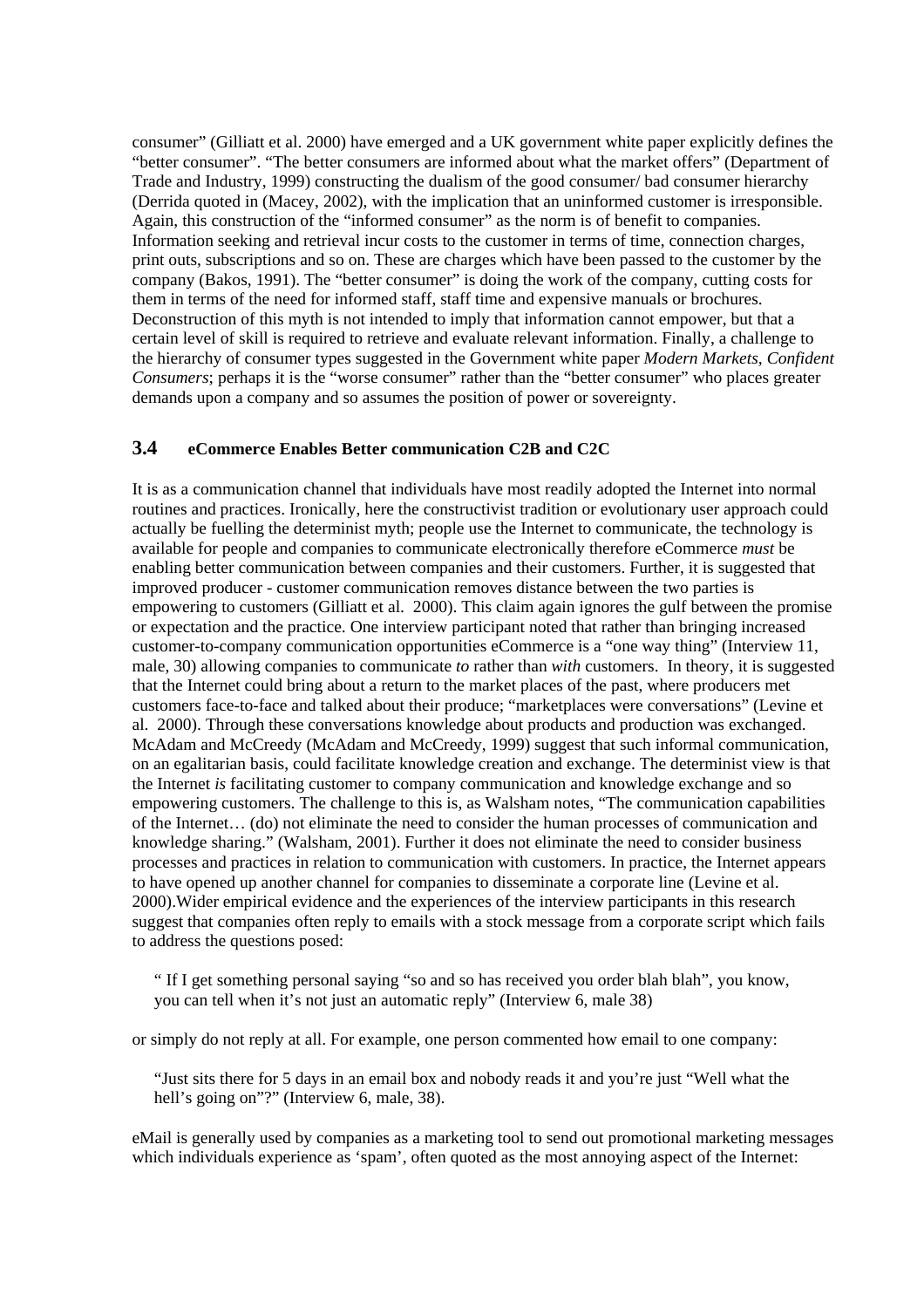"I hate it. It irritates the hell out of me. I hate being bombarded with junk email. I can't stand it. It's the scourge of the internet. I really think that it needs controlling there's no control, you know with the internet it's unstoppable isn't it? It's going to put people off" (Interview 6, male, 38)

"I don't like getting advertising material. I don't read it because if I want to find out about something then I will find out about it. So it just goes in the bin" (Interview 10, female, 52)

Companies have not adopted the Internet as a means of personal B2C (business to consumer) communication. Few companies have adopted real time chat with customers into their day-to-day practices. Many don't even respond to emails, or reply with a stock message that doesn't answer the particular individual query. Current business practice means that customer communication via the Internet amounts merely to marketing messages or SPAM (notably forcing consumers to purchase anti SPAM software) and falling short of the promise.

In contrast, the Internet does appear to facilitate customer-to-customer communication. Through consumer reviews, discussion forums, chat rooms, newsgroups and most successfully through online auction sites such as ebay.com, customers are becoming connected, discussing products, companies and services, interacting socially and sharing experiences or knowledge. Consumers *can* read others' experiences of products and services and so make a more informed decision over which product to buy. They can even add their own experiences of products and services. However, an interesting question is whether we are conditioned to look for some form of validation for sources of information. Some respondents in this research noted that they would not know whether to "trust" a personal opinion and would usually look for a symbol of validity such as a brand name or logo suggesting that the information was "trustworthy". This need for validity of 'trustworthiness' effectively erases informal customer-to-customer information exchange on independent sites for those customers, and effectively ensures that companies also have some control over the customer-to-customer discourse or C2C communication. As Foucault comments, "Discourse is created and perpetuated by those who have the power and means of communication" (Foucault, 1980). Through the perpetuation of the myth that the Internet can be harmful and deceptive, and our culturally ingrained need for authority's verification and validation of information, a limited number of large, well-known commercial companies could maintain control.

Significantly, through companies neglecting to engage in conversations with customers via the Internet this medium allows only lateral customer-to-customer communication. It does not facilitate vertical or customer to company communication, reinforcing the boundaries or barriers and maintaining the company fortress. It could be argued therefore that two worlds are operating. The establishment business-to-consumer communications from the corporate script which mirror off line interaction; and the pocket of dissenters, laterally connected through the Internet, muttering and complaining to each other, plotting a virtual revolution but in practice having limited transformative effect on the companies who choose not to listen. Interestingly, strategies suggested to companies who find that their services and products are the butt of "unfavourable hate or spoof sites" include pre-empting and buying "URLs for the firm's name preceded by "I hate" or followed by "sucks"" or "offer to host the site" thereby gaining some control over the content, and ultimately "sue the site owner" (Pitt et al, 2002). This illustrates how the economic power of the companies enables control of not only business-to-customer communication, but also customer-to-customer communication. Companies can effectively buy up the rights of customers to publicly discuss their products and services.

Deconstruction of the myth that eCommerce enables better communication C2B and C2C shows that although the Internet has the *potential* to empower customers, current business practices ensure that companies maintain a powerful fortress, controlling communication and limiting its effect.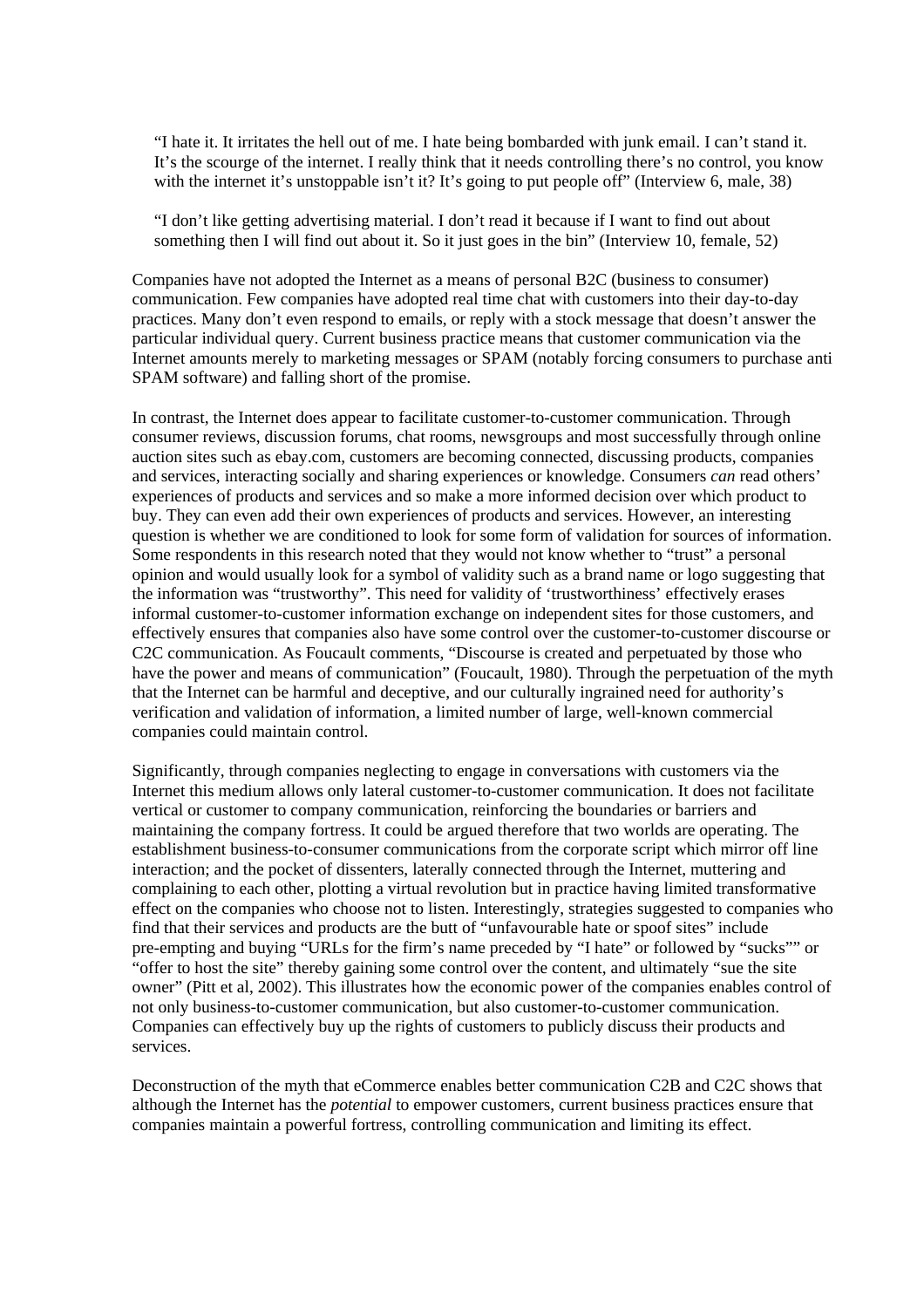#### **3.5 eCommerce Brings About Personalisation of Services to Customers**

One of the key promises of the Internet for individuals was that it would enable personalised, relevant and timely marketing. No longer would we be treated as a mass of consumers addressed through broadcast media whether we were interested in the product or not. The internet would enable tailored marketing, treating us as individuals, narrowcasting on a one-to-one basis (Peppers and Rogers, 1996) *whenever we gave permission* (Godin, 1999)*.* As anyone with an email account, or who regularly carries out searches on the Internet will know, the practice is worlds away from this promise. A most vehement attack on the indiscriminate bombarding of internet users with advertisements was made by one interview participant:

"You come off the internet and you realise that there's three or four windows up of advertising stuff and you weren't even aware that they had come into your machine and I don't like that. They do it so that the window is slightly shifted so that you can't get to the cross. Somebody's thought all this through and it's just irritating and they should be shot." (Interview 5, male 41)

There are many strands making up the myth that the Internet brings about the personalisation of services to customers. The first is that companies send out personal marketing communications. In reality, companies send out a standard email to many people with the individuals name at the top. Inserting a personal name at the top of an email does not make it a "personalised communication". The second strand is that promotional emails are tailored to the customer's interests and needs. In practice, many people receive emails about products and services that they have no interest in whatsoever. This is hardly the personalised, targeted and timely marketing that we were promised. Finally, the concept of permission marketing, whereby a person gives their explicit permission for a company to send out marketing material to them, has been lost under a sea of unsolicited, or third party emails and pop up advertisements.

Personalisation of products and services via the Internet could be regarded as the greatest mass delusion of recent times. We have been seduced into believing that by allowing information to be gathered about us we will get a better, more personalised service. In reality the practice of gathering knowledge enables companies to market more directly to us, to follow us into our homes, and to try to convince us that we need whatever they may happen to sell. It has been argued that this knowledge gathering is a mode of surveillance. It is the gathering of knowledge about the interests, preferences, routines and movements of individuals for the benefit of the company (Lyon, 1993; Robins K. and Webster, 1988). Further, Gandy focuses specifically on ways that personal consumer data has "become a vital 'information commodity' within contemporary capitalism." (Gandy, 2000), assisting companies in their marketing strategies and creation of our consumer identities:

"By gathering 'electronic fingerprints', institutions are able to categorize consumers into 'types' and create consumer profiles (we are categorised and segmented). This information may then be used for marketing, or sold to other interests for a variety of purposes (by using the information we have provided, power may be exerted over us)" (Robins K. and Webster, 1988).

Significantly, however, the information gathered by the companies does not appear to improve marketing for customers, or to bring about a truly personalised service. The practice of collecting information about customers is experienced by one interview participant as disempowering. He commented:

"I've filled in enquiry forms and that sort of thing, where they are basically gathering data on me…..I just don't like the idea anyway because all they need to do is put in your postcode and your name and there you go! They've got you! And how do they link that up with other databases? You don't know do you?" (Interview 4, male, 49)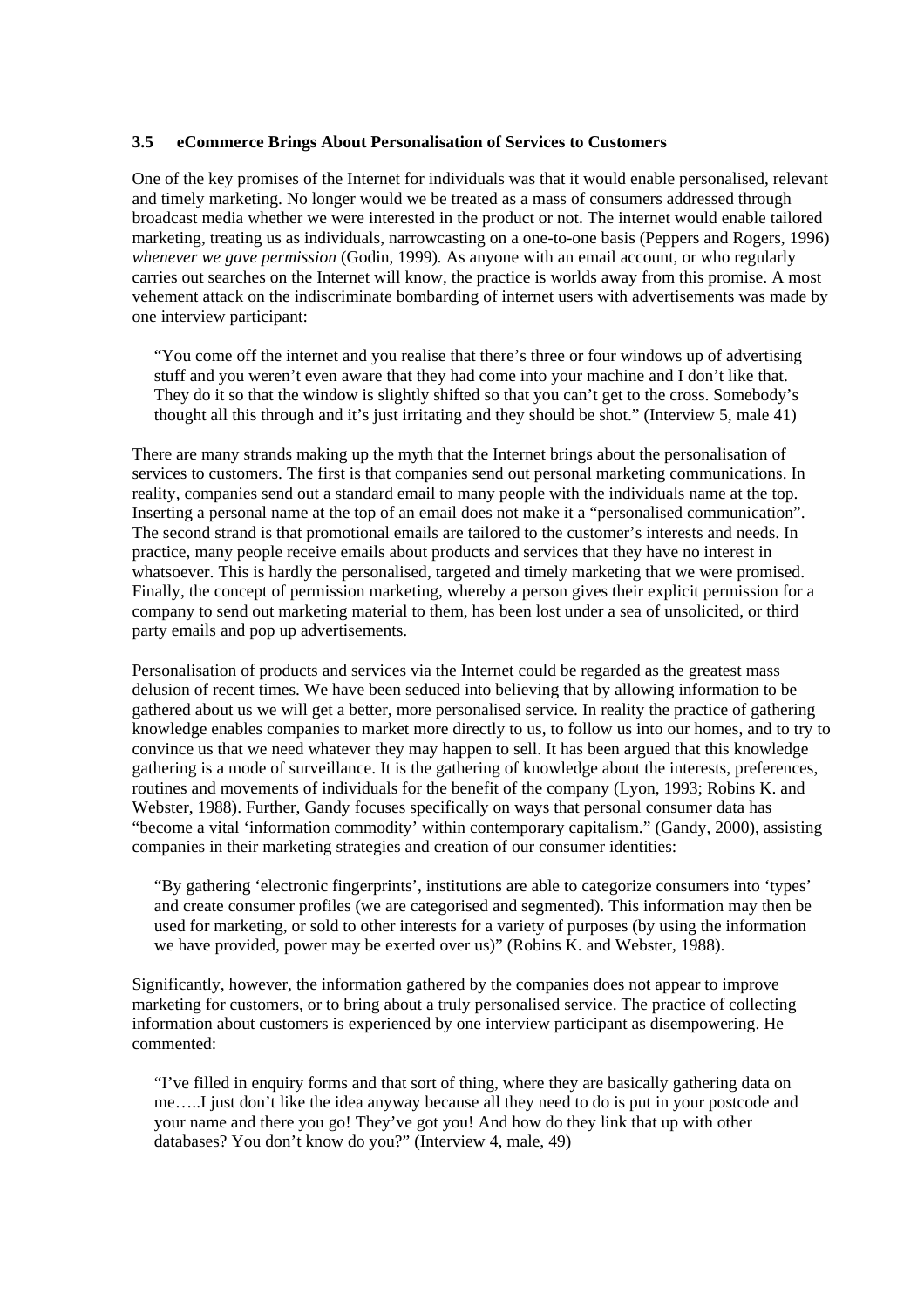The discourse of suspicion and uncertainty here echoes the form of oppression used in Bentham's panopticon "this model of undetected surveillance keeps those watched subordinate by means of uncertainty." (Lyon, 1993) . This trade in knowledge about customers, or in 'consumer identities' created from electronic data gathered about us (Poster, 1984), happens with neither our permission nor our knowledge. Ironically, the very aspect of eCommerce that promised to bring us a more personalised tailored service and so empower us as customers is now highly instrumental in enabling companies to exert power over us. Rather than communicate with customers to create mutually beneficial knowledge, companies gather knowledge about customers, sometimes without them even realising it. Several authors have likened this "electronic surveillance" (Lyon, 1993) to Jeremy Bentham's panopticon, or all seeing prison design (Boyne, 2000) which Foucault highlighted as being greatly significant to modern society (Foucault, 1995 ). Foucault proposed that panopticism represents a shift from power over the body, as in corporal punishment, to power over the mind as inmates knew that they could be watched by guards at any time, but they never knew *when* they were actually being watched. In Foucault's words, the inmate is "…seen but he does not see; he is the object of information, never a subject in communication" (Foucault, 1995). It could be argued that by following people into their homes, or in the case of mobile devices wherever they go, and tracking their Internet movements or electronic footprints companies do indeed "isolate and observe" individuals. In some ways the means to observe is 'normalised' and overt through the need to register on company websites. Other methods such as cookie planting are less well understood, and more covert; surveillance without our knowledge.

Many criticisms have been levelled at the adoption of panopticism to interpret contemporary society. (Robins and Webster, 1999; (Kling and Allen J., 1994). However, methods of technological surveillance have advanced since these writings, and the panoptic metaphor is now arguably more applicable. Significantly. it has been noted that one area where the panoptica metaphor has great relevance is in the commercialisation of the WWW (Gandy, 2000). The metaphor can be effectively adopted here to explore the myth of personalisation of commercial services through the Internet.

### **4 CONCLUSIONS**

The myths considered here are all strands of the over arching myth that eCommerce empowers customers. This section shows how each myth can be deconstructed, thus exploding the myth that customers are empowered through eCommerce. The empirical material collected in the course of this research supports the deconstruction of the myths.

In order to address the incongruity between online retail provision and the needs or requirements of customers, retailers who adopt eCommerce need to develop a greater sense of "audience" and consider the user's requirements more fully. However, the relationship between "producers" and "consumers" is so culturally ingrained that a true shift in the power balance remains ellusive. Customers were redefined as "consumers" with the rise of mass production and became passive objects of the marketing and sales activiites of the capitalist enterprise (Levine et al. 2000). A significant twist to the ubiquitous belief that the Internet empowers cusomers lies in the question 'how far can commercial enterprises actually afford to empower consumers?' Buyer power continues to be regarded as a threat to sustained competitive advantage and as such needs to be managed effectively (Porter, 1996). The maintenance of the *status quo* through distorted communications and an illusionary empowerment of customers through the internet could be serving the interests of companies well.

### References List

Arber, S. (1993) The Research Process. In: Gilbert, N. (Ed.) *Researching Social Life*, pp. 32-50. London: Sage

Alvesson, M. and Skoldberg, K. (2000) Reflexive Methodology: New Vistas For Qualitative Research. London: Sage.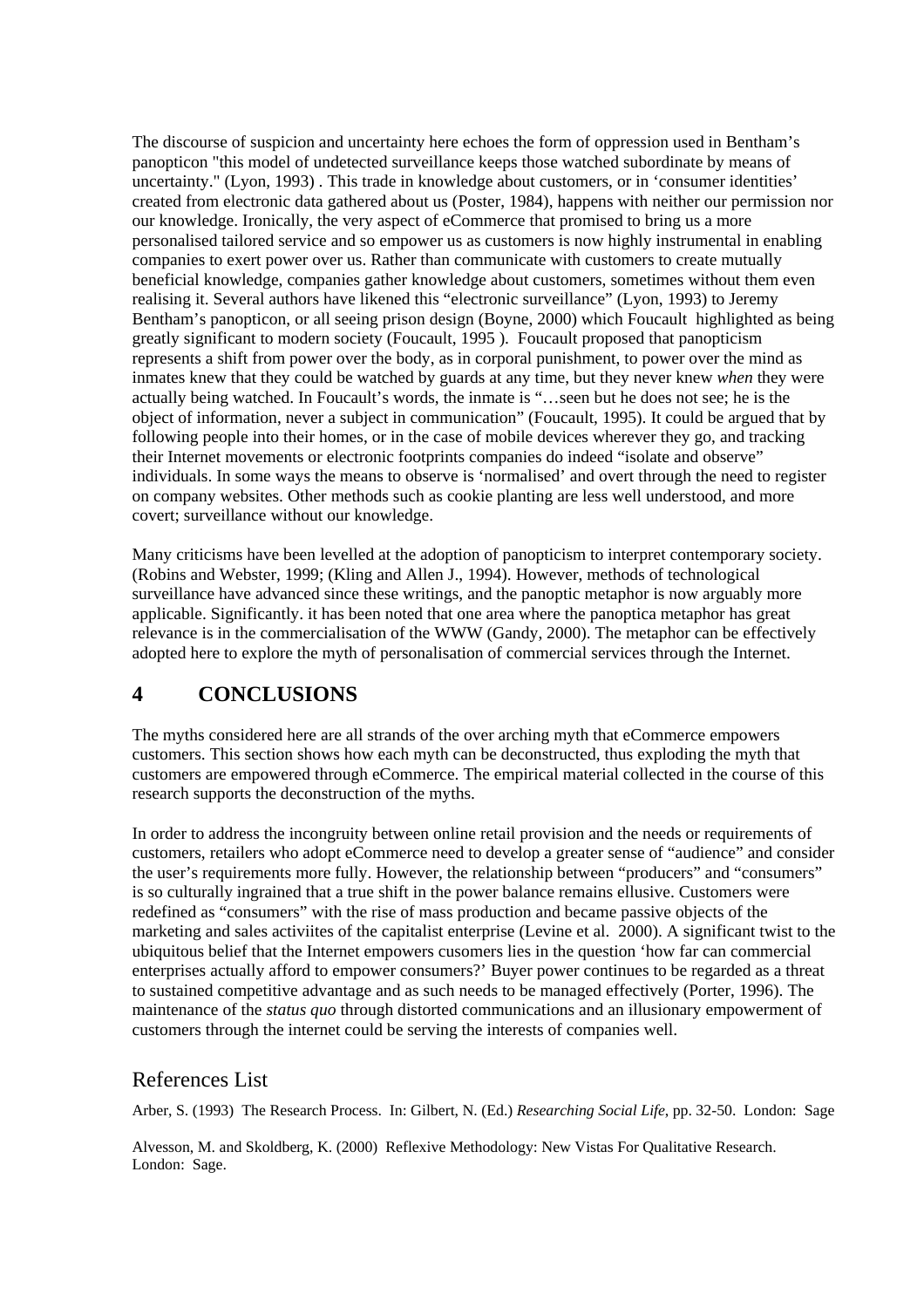Avgerou, C. (2002) Information Systems and Global Diversity. Oxford: Oxford University Press.

Bakos, J.Y. (1991) A strategic analysis of electronic marketplaces. *MIS Quarterly* 15 (3):295-310.

Bijker, W.E. (1999) Of Bicycles, Bakelites, and Bulbs: toward a theory of sociotechnical change. Bijker, W.E., (Ed.) London: MIT.

Blythe, J. (1997) The Essence of Consumer Behaviour. Harlow: Prentice Hall.

Bolman, L. and Deal, T. (1984) Modern approaches to understanding and managing organisations. San Francisco: Jossey-Bass. Quoted in: Howcroft, D. (2001). After the goldrush: deconstructing the myths of the dot.com market. Journal of Information Technology, 16. pp 195-204

Boyne, R. (2000) Post Panopticism. *Economy and Society* 29 285-307.

Brewer, C. (2000) Deepening brand loyalty. *Computer User.com* [Accessed 2nd April 2002]

Collins (1983) Collins English Dictionary. Glasgow: Collins.

De Kare-Silver, M. (2000) e-shock 2000. London: Macmillan Business.

Department of Trade and Industry (1999) London: DTI. http://www.dti.gov.uk/consumer/whitepaper/wpmenu.htm [Accessed 10th October 2004]

Economist (2004) E-Commerce takes off. *The Economist* 9 (editorial)

Foucault, M. (1995) Discipline & Punishment: The Birth of The Prison. Sheridan, A., (Ed.) 2 nd edn, New York: Vintage Books.

Foucault, M. (1980) Power/Knowledge:selected interviews & other writings 1972-1977. Gordon, C., (Ed.) New York: Pantheon Books.

Gandy, O. (1989) The Surveillance society: information technology and bureaucratic social control. *Journal of Communication* 39 61-76.

Gandy, O. (2000) Exploring identity and identification in cyberspace. *Notre Dame Journal of Law, Ethics & Public Policy* 34 1085-1111.

Gilliatt, S., Fenwick J. and , A.D. (2000) Public services and the consumer: empowerment or control? *Social Policy and Administration* 34 (3):333-349.

Godin, S. (1999) Permission Marketing . London : Simon & Schuster.

Grover, V. and Ramanlal, P. (1999) Six myths of information and markets: information technology, networks, electronic commerce, and the battle for consumer surplus. *MIS Quarterly* 23 (4):465-95.

Harrison (2002) Consumer empowerment in financial services: rhetoric or reality? *Journal of Financial services Marketing* 7 (1 ):6-9.

Hirschheim R. and Newman, M. (1991) Symbolism and information systems development: myth, metaphor and magic. *Information Systems Research* 2 (1):29-62.

Howard, J.A. and Sheth, J.N. (1969) The Theory of Buyer Behaviour. London: Wiley.

Howcroft, D. (2001) After the goldrush: deconstructing the myths of the dot.com market. *Journal of Information Technology* 16 195-204.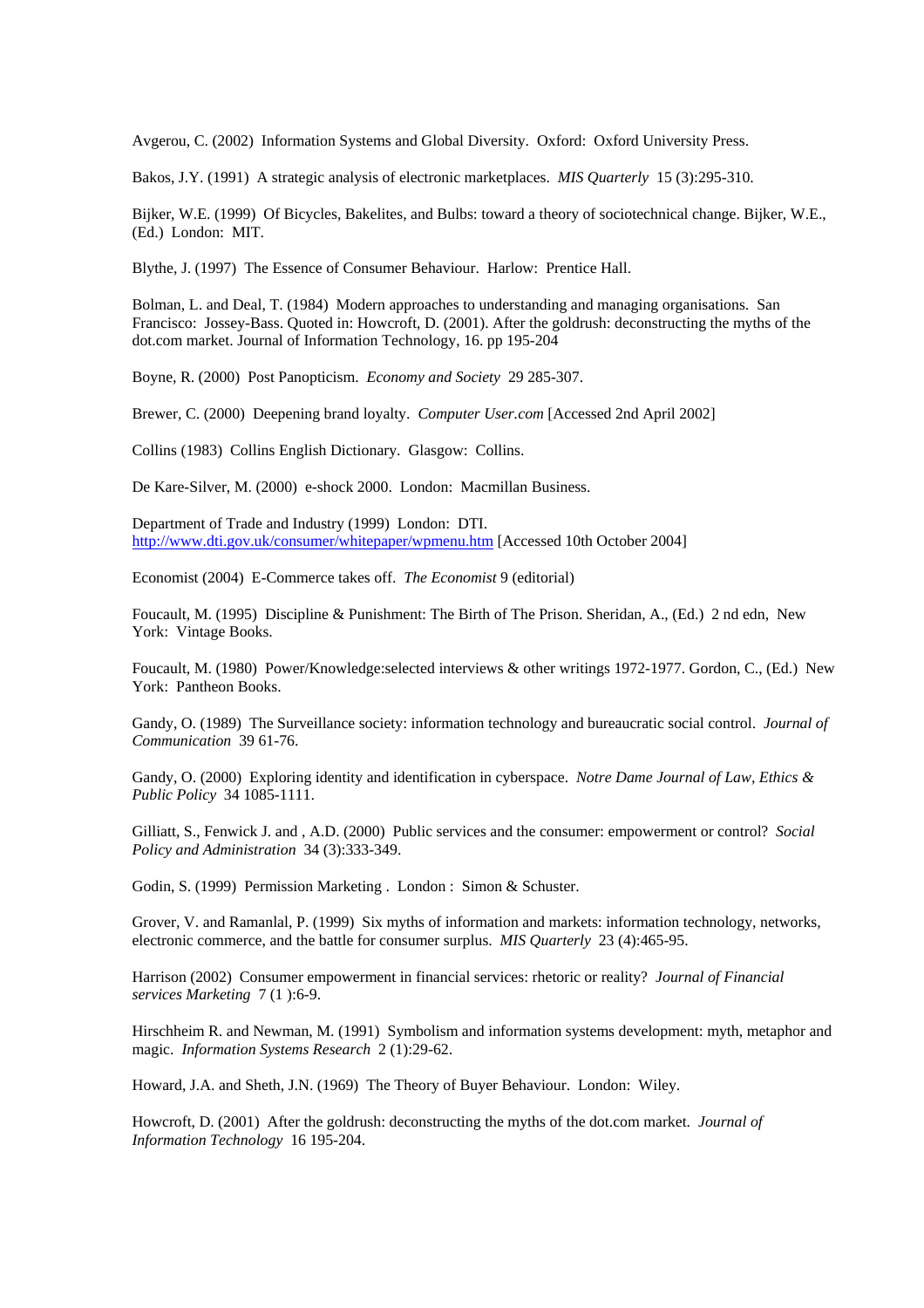Kling, R. and Allen J. (1994) How the marriage of management and computing intensifies the struggle for personal privacy. In: Lyon, D. and Zureik, E., (Eds.) *Computers, Surveillance, and Privacy*, pp. 104-131. Minneapolis: University of Minnesota Press

Levine, R., Locke, C., Searls, D. and Weinberger, D. (2000) The Cluetrain manifesto. The end of business as usual. Levine, R., Locke, C., Searls, D. and Weinberger, D., (Eds.) London: ft.com.

Lyon, D. (1993) An electronic panopticon? A sociological critique of surveillance theory. *The Sociological Review* 41 653-678.

Macey, D. (2002) The Penguin dictionary of critical theory. London: Penguin.

Mackay, C. (1995) Extraordinary popular delusions; and the madness of crowds. Hertfordshire: Wordsworth Reference. Originally published in 1841

McAdam, R. and McCreedy, S. (1999) A critical review of knowledge management models. *The Learning Organisation* 6 (3): 91-101.

McGrath, C (2004) Doing critical research in IS: a case of theory and practice not informing each other. In Adam, A., et al (Eds) Proceedings of the Critical Reflections on Critical Research in information Systems conference. 14th July 2004. Salford: University of Salford.

McLean, R. and Blackie, N.M. (2002) Virgin Lifestyle: the future of super brands in the new network economy. Banwell, L. and Collier, M., (Eds.) Human Aspects of the Information Society: an International Collection of Papers. pp 70-77. Newcastle: Information Management Research Institute, Northumbria University.

Miles, M.B. and Huberman, A.M. (1994) Qualitative data analysis: an expanded sourcebook. London: Sage.

Office of Fair Trading (2003) It's your call. http://www.oft.gov.uk/News/Press+releases/2003/PN+5-02.htm Accessed 3rd of July, 2003.

Pettigrew, T.F. (1990) How to Think Like a Social Scientist. London: Longman

Peppers, D. and Rogers, M. (1996) The One-to-one future: building business relationships one customer at a time. London: Piatkus Books.

Pitt, L.F., Berthon, P.R., Watson, R.T. and Zinkhan, G.M. (2002) The Internet and the birth of real consumer power. *Business Horizons* July-August: 7-14.

Porter, M.E. (1996) What is Strategy? *Harvard Business Review* November-December

Poster, M. (1984) Foucault, Marxism & History: Mode of Production versus Mode of Information. Oxford: Polity Press.

Robins K. and Webster, F. (1988) Cybernetic capitalism: information, technology, everyday life. Mosco, V. and Wasko, J., (Eds.) Madison: University of Wisconsin Press.

Robins, K. and Webster, F. (1999) Times of the Technoculture: Information, Communication and the Technological Order (Comedia S.) . London: Routledge.

Saussure, F.D. (1965) Course In General Linguistics. Wade Baskin, (Ed.) London: McGraw-Hill.

Snowden, D. (1998) A Framework for Creating a Sustainable Programme. London: Caspian Publishing /Confederation of British Industry . Republished in Knowledge Management Year Book (1999) Butterworth.

Toffler, A. (1980) The Third Wave. New York: Bantam.